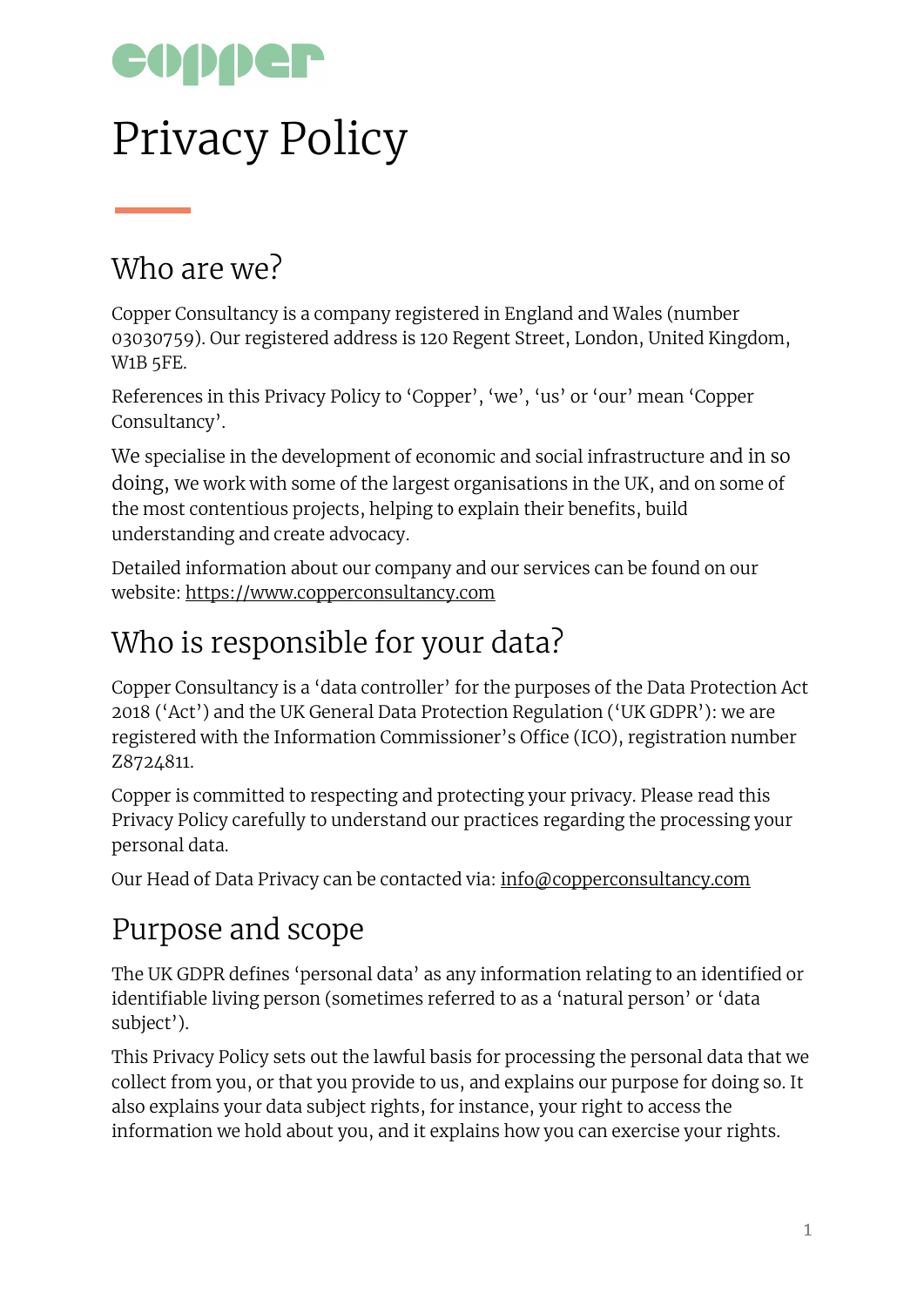This Privacy Policy applies to personal data that is provided to us either directly from you, from a third party acting on your behalf, from clients and their authorised agents, or from publicly available sources (such as internet searches, Companies House, etc.).

Where we receive personal data that relates to an individual from a third party, we request that the third party informs the individual of the necessary information regarding the use of their data. Where necessary, reference may be made to this Privacy Policy.

We may use the personal data provided to us for the purposes described in this Privacy Policy or for purposes that are made clear at the point of collecting the personal data.

## Processing data

The data processing principles contained in the UK GDPR require personal data to be:

- processed fairly, lawfully and in a transparent manner;
- obtained only for specified, explicit and lawful purposes and shall not be processed in any manner incompatible with those purposes;
- adequate, relevant and limited to what is necessary to fulfil those purposes;
- accurate and kept up to date;
- not be kept for longer than is necessary to fulfil those purposes; and
- kept safe from unauthorised access, accidental loss or destruction;

Additionally, personal data collected by us will be:

- processed in accordance with the rights of data subjects;
- not be transferred to a country outside the European Economic Area (EEA), unless that country has adequate levels of protection for personal data.

Where personal information is collected, we will ensure that:

- the purpose for which it is being collected is clear and explain our processing activities in a fair and transparent manner;
- we have a lawful basis for processing someone's personal data e.g. their consent;
- data is retained only for the length of time required for the purpose it was collected and that checks are carried out by us to ensure that data is being deleted;
- appropriate technical and organisational security measures are applied to safeguard the personal data that we are processing.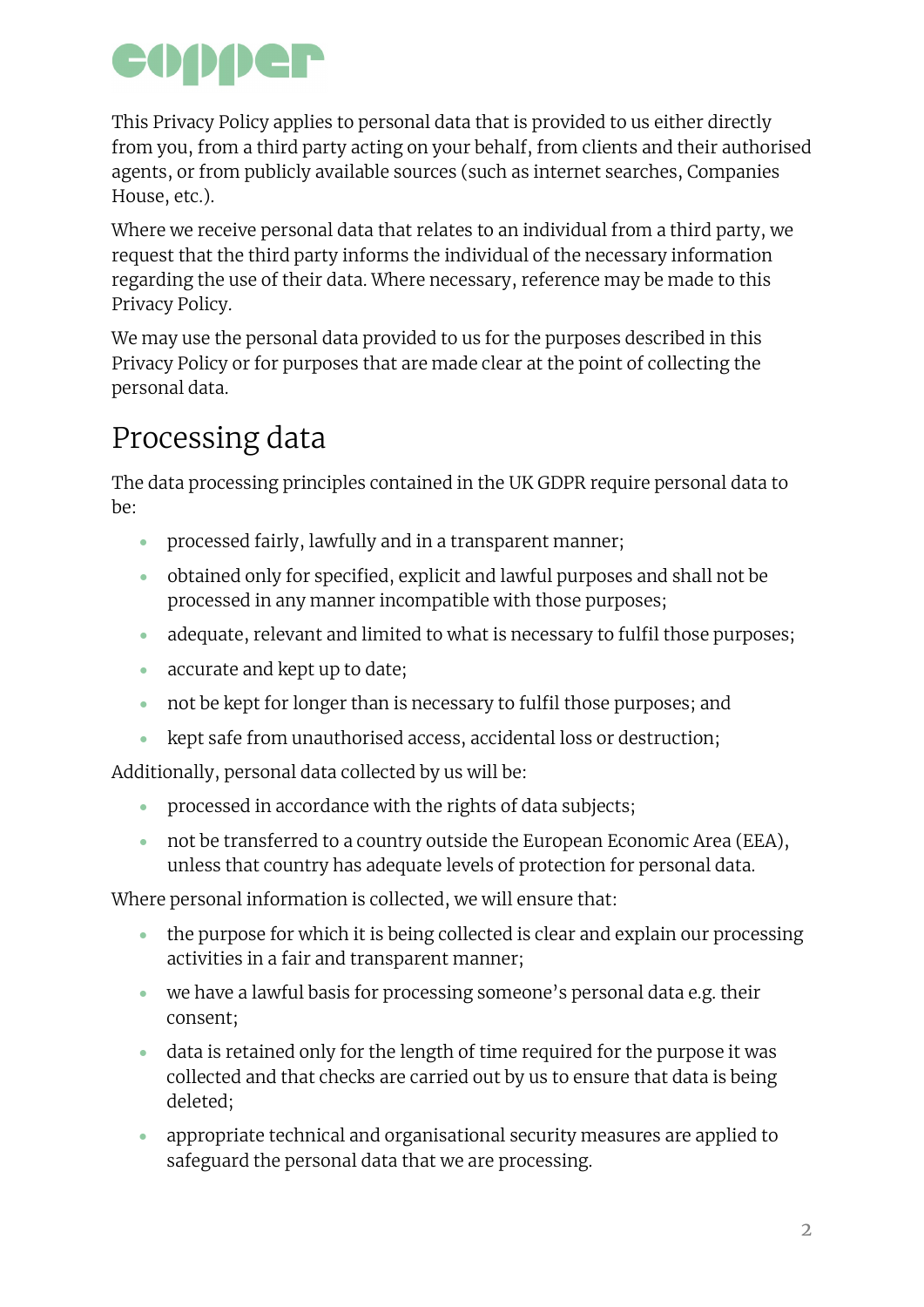

In addition, we will ensure that:

- a senior member of our company has specific responsibility for data protection;
- everyone managing and handling personal information is appropriately trained and understands that they are responsible for adhering to the law/best practice;
- queries about handling personal information are promptly and courteously dealt with;
- regular reviews and audits of our processing activities are conducted;
- methods of handling personal data are regularly assessed and evaluated.

### Lawful Processing

The lawful bases for processing are set out in Article 6 of the GDPR. At least one of these must apply whenever personal data is to be processed:

- a) Consent: you have given Copper *(e.g. any of the following depending on the situation freely, specific, informed or unambiguous)* consent for your personal data to be processed for a specific purpose.
- b) Contract performance: the processing is necessary for the performance of a contract you have with Copper, which had asked you to take specific steps before entering into a contract.
- c) Compliance with legal obligation: the processing is necessary for Copper to comply with the law *(e.g. the tax/social security obligation/employment law) (not including contractual obligations)*.
- d) Protection of vital interests: the processing is vital to an individual's survival.
- e) Public interest: the processing is necessary for Copper to perform a task that is in the public interest or for its official functions, and the task or function has a clear basis in law.
- f) Legitimate interests: the processing is necessary for Copper legitimate interests, or the legitimate interests of a third-party, unless there is a good reason to protect the individual's personal data that overrides those legitimate interests.

### What personal data do we hold and why?

The personal data that is processed depends on specific client and project requirements, the business services we provide and receive, employment and recruitment requirements.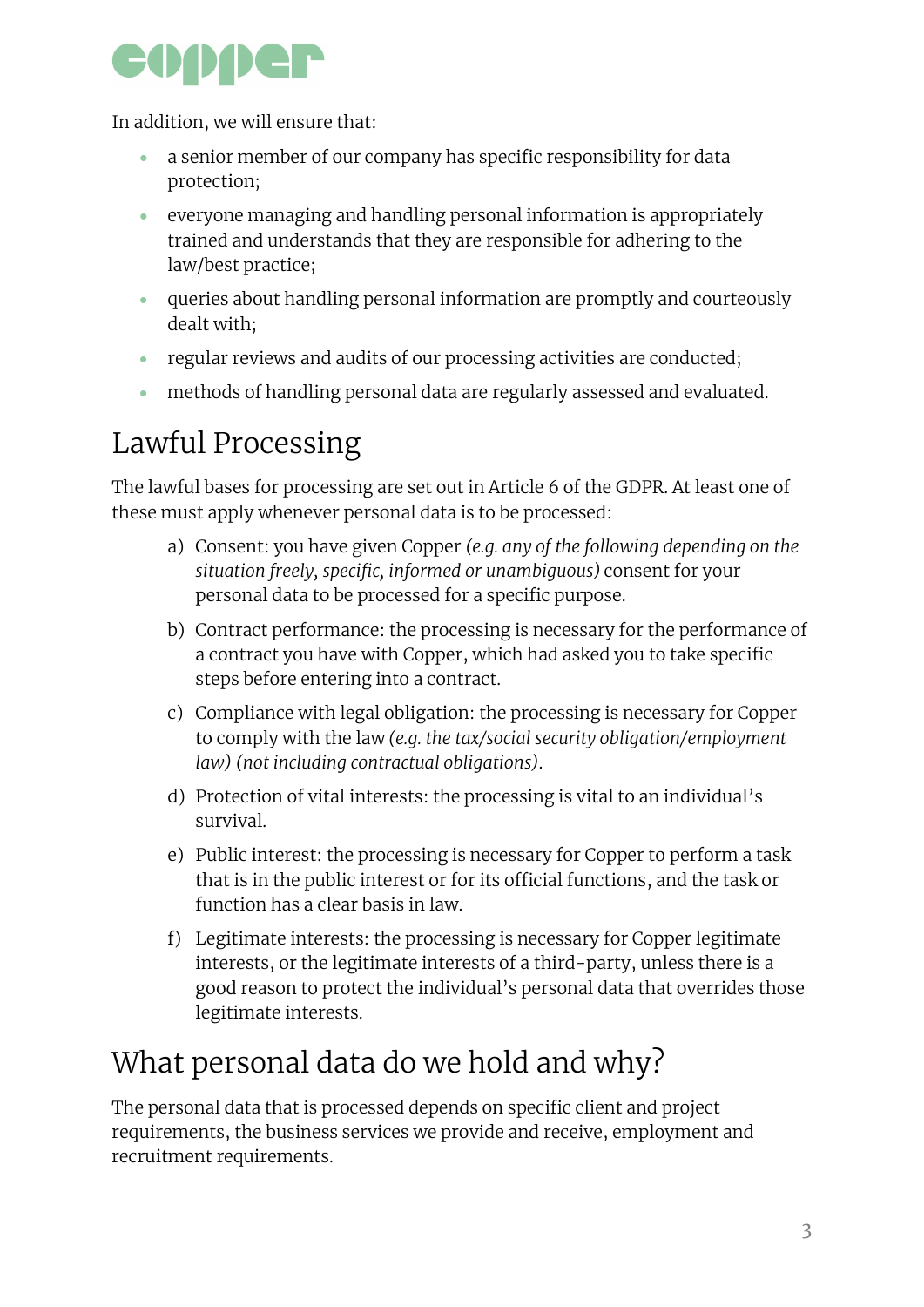

#### Client personal data

It may be necessary for us to collect relevant financial or non-financial information to provide our services to government, businesses, not-for-profit and other organisations. As an example, this may include contact details, employee information, lists of shareholders, customers and suppliers and any other specifically relevant data.

Client data is collected for professional services, and is used for the following purposes:

- Client management when communicating with and assessing the needs of clients, personal data may be processed in order to ensure that their needs are appropriately satisfied;
- Administration in order to manage and administer our business and services, we may collect and process personal data. This may include (but is not limited to) maintaining internal business records, managing client relationships, hosting events, administering client facing documents, and maintaining internal operating processes;
- Regulatory in order to undertake professional services, we may from time to time be required to collect and process personal data to fulfil regulatory, legal or ethical requirements. This may include (but is not limited to) the verification of identity of individuals.

#### Project-related personal data

Personal data may include name, address, email, phone number; records of correspondence via phone, email, post; and any other relevant information regarding stakeholders and members of the public. This information may be obtained (but is not limited to) internet searches, Royal Mail data, the electoral roll, public events, feedback forms, email, website, phone conversations, door to door visits or other public records, or from clients and their authorised agents in fulfilling the needs and purpose of the project.

Project-related data is used for, but not limited to:

- stakeholder mapping;
- stakeholder and public consultation and engagement;
- registering for project-related updates;
- recording attendance at exhibitions and other events;
- stakeholder relationship management;
- collation of feedback, and evidence of consultation/engagement;
- media management.

#### Supplier and sub-contractor data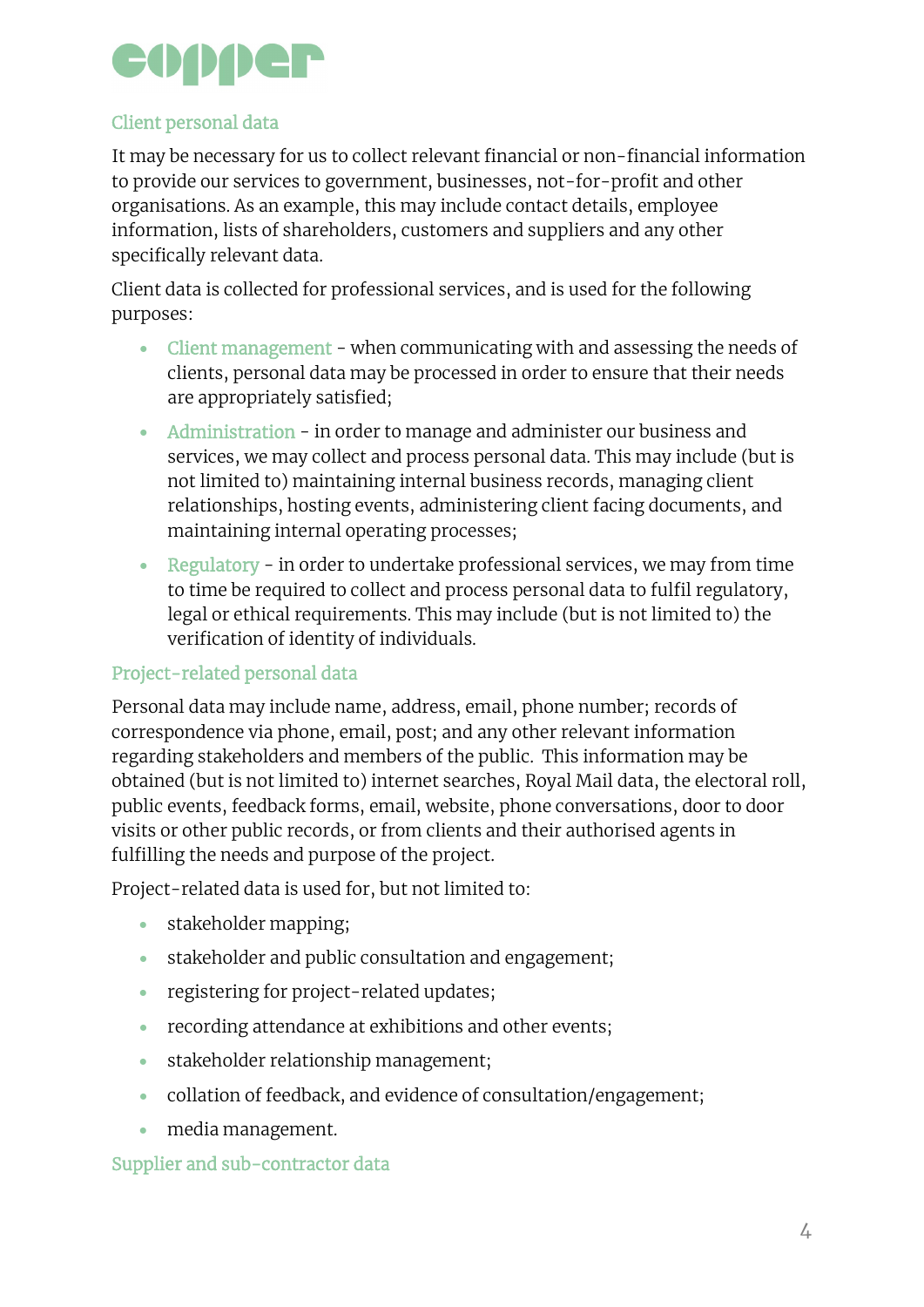Personal data may include contact names, contact details, identity documents and details, insurance details and relevant policies and procedures. We share data with suppliers and sub-contractors (including, for example, sub-contractors providing payment and delivery services, and credit reference agencies).

Supplier and subcontractor data is held to:

- manage our business relationships;
- contract and receive services from them;
- and in some cases to provide professional services to clients.

#### Business contacts

Personal data from our contacts, including potential and former clients, are held in our customer relationship management system (CRM), financial software and secure server files. This information is entered into these systems after contact is made between a staff member of Copper Consultancy and an individual business contact. This information may include name, contact details, work history, profiles, details of correspondence and other communication.

Personal data held on business contacts is used for the following purposes:

- promoting and developing our services and products;
- communication of technical updates;
- hosting and facilitating events;
- relationship management; and
- administration and management.

We may use business contact details to provide information that we think will be of interest about us and our services: for example, industry updates and insights; Copper's newsletter; other services that may be relevant and invites to events.

Personal information that is out of date, or where contacts request us to stop sending them updates, is deleted.

#### Employees, former employees and associates

We need to collect and use certain types of information about employees in order to operate the business and to fulfil our legal obligations.

Employee personal data may include name, address, personal email, phone number, date of birth, gender, nationality, work history, employment records, national insurance number, bank account and other financial records, passport information, driving licenses and other documents used for ID purposes, details of next of kin and emergency contacts, references and other relevant work-related information for as long as is required by law or deemed necessary us for the purpose of fulfilling its employment obligations.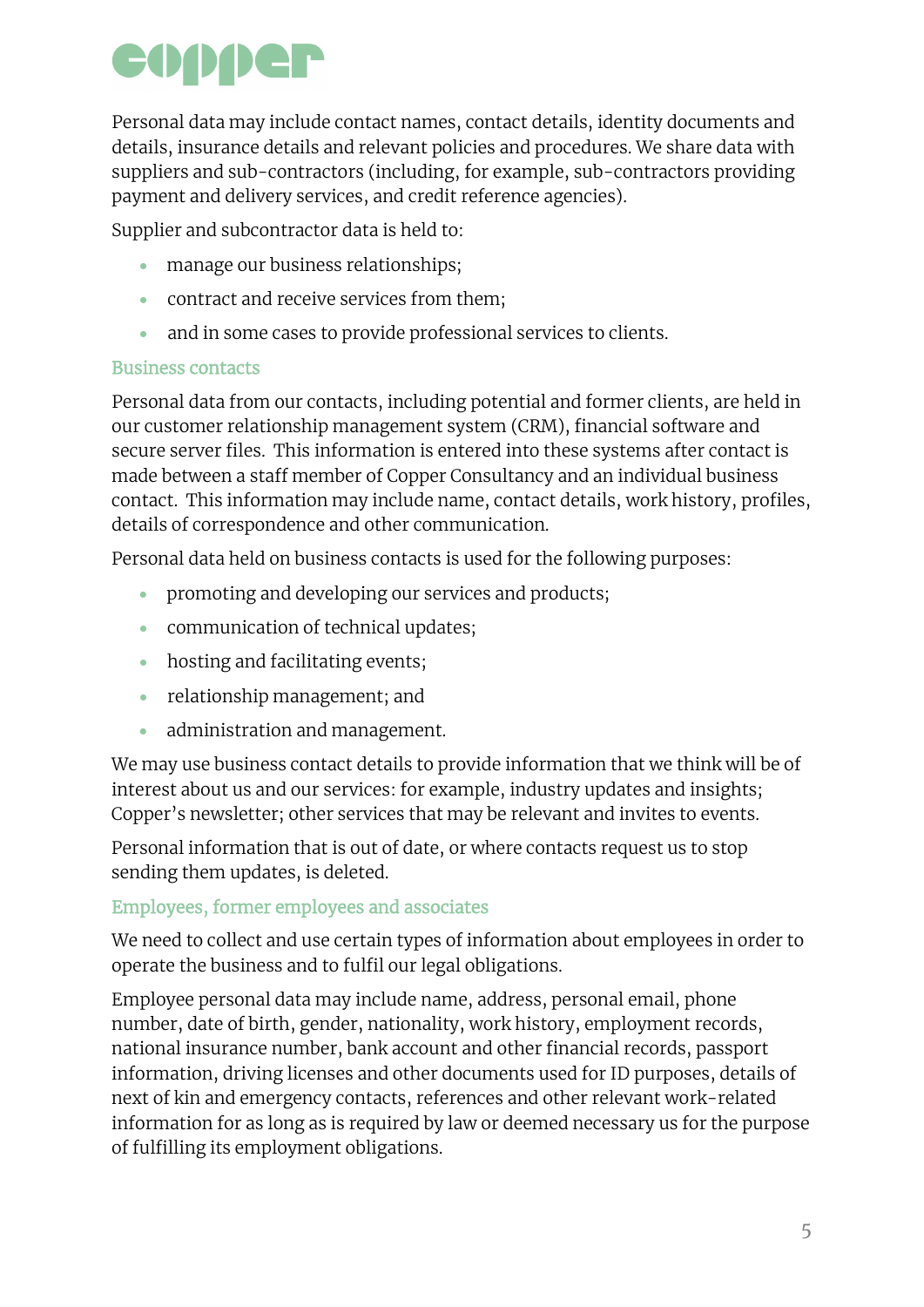Consent to process personal and sensitive data is sought when a new employee signs an employment contract or during an induction programme.

Personal data held on employees, former employees and associates is used for, but is not exclusive to, the following purposes:

- Legislative employment requirements;
- Personnel management requirements;
- Employment administration and payroll;
- References.

All information containing personal data is carefully classified and protected against unauthorised access, accidental loss or destruction, modification, or disclosure.

Further information about how Copper handles personal data for employment purposes is contained in a separate 'Staff Privacy Policy'.

#### Job applicants

We process personal data relating to those who respond to job vacancies or who send us speculative job applications. We do this for employment purposes, to assist us in the selection of candidates for employment, and to assist in the running of the business. Personal data may include identifiers such as name, date of birth, personal characteristics such as gender, nationality, qualifications and previous employment history.

We will not share any identifiable personal data with third parties without consent unless the law allows or requires us to do so. Personal data provided during an application process will be retained for a period of six months in case a further vacancy arises or, if required by law, for as long as is required.

This privacy notice does not form part of an employment offer or contract between Copper and a prospective employee. If we make an employment offer, we provide further information about how we handle personal data for employment purposes.

#### People who use our website and social media

When people visit our website, personal data is collected both through automated tracking and by interacting in various forms on the website or social media (collectively referred to as websites). We share this data with third parties (including, for example, business partners, sub-contractors providing technical services, analytics providers and search information providers).

Personal data may be collected when individuals fill in forms on our websites or by corresponding with us by phone, email, social media or otherwise. This includes information provided when an individual makes contact with us via our websites, makes an enquiry, posts on social media, comments on blogs, subscribes to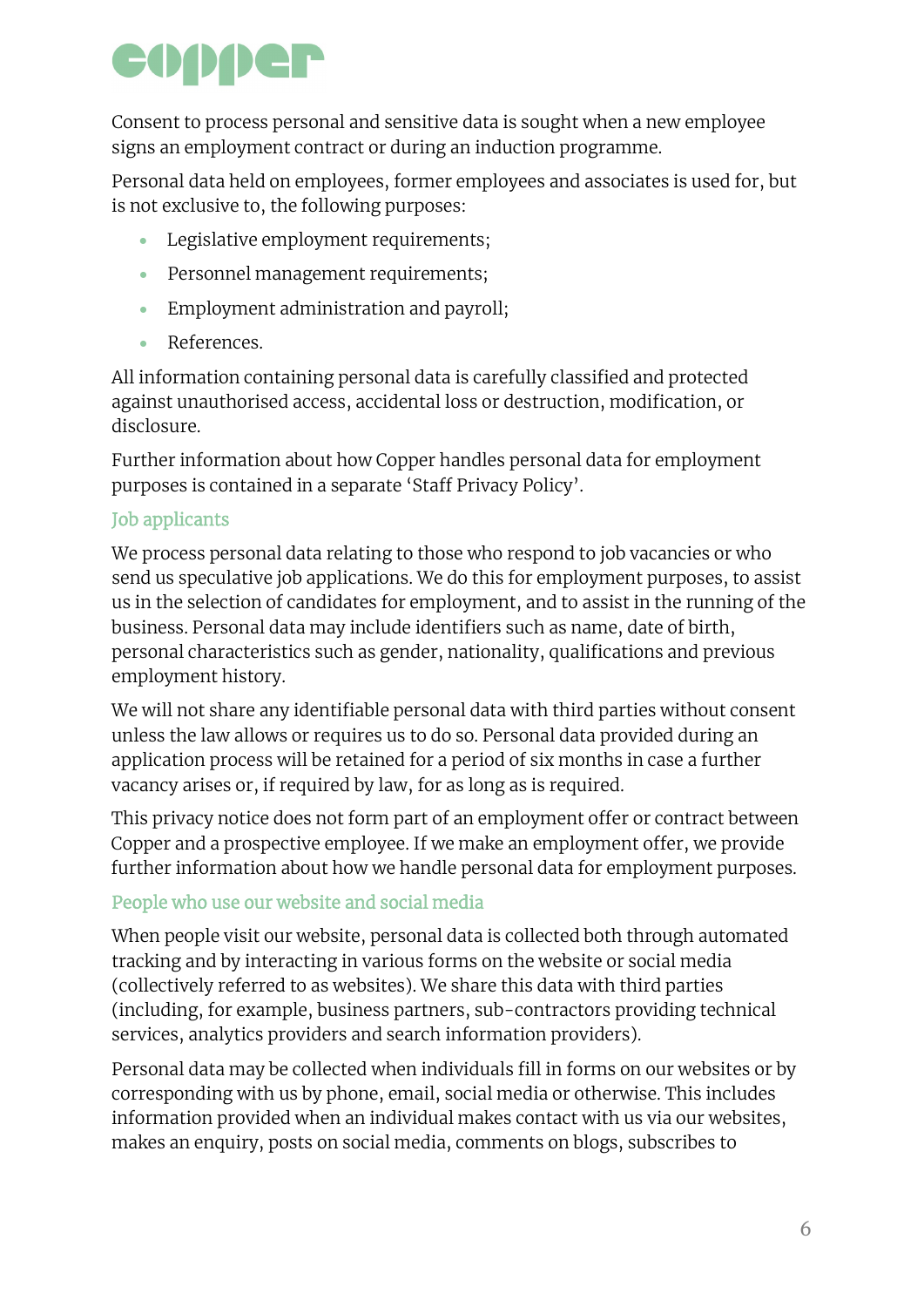Copper's newsletter, responds to a survey, applies to work for Copper Consultancy or reports a problem with our websites.

Often, individuals who visit our websites additionally fall into another category as listed by this Privacy Policy. For instance, users of our websites may be current clients, business contacts or become clients in the future. Where this is the case, personal data held and processed about individuals who use our website may also become personal data that is held and processed for another purpose.

There are several reasons why we will process personal data collected from people who visit our websites. These include;

- Administration to administer our site and improve internal operations, including troubleshooting, data analysis, testing, research, statistical and survey purposes. For example, we use this data to ensure that the website is presented well for individuals and is optimised appropriately;
- Functionality to allow individuals to use some functionality of our websites, certain personal data must be entered in order for features to work as intended;
- Security to keep our websites safe and secure, we may sometimes collect personal data, such as login information and other data that can be used to vouch an individual's identity;
- Promotion and development of our services and products some personal data may be used to measure or understand the effectiveness of promotion to individuals.

The personal data we hold depends on what data was entered and for what purpose.

Where data was entered to engage with functionality of our websites, that personal data may include an individual's name, address, email address and phone number.

Where personal data is collected automatically, the data that we may collect includes technical information, including the internet protocol (IP) address used to connect an individual's computer to the internet, login information, browser type and version, time zone setting, browser plug-in types and versions, operating system and platform. Other technical data about an individual's visit will also be collected, including the full Uniform Resource Locators (URL) clickstream to, through and from our websites (including date and time); products viewed or searched for; page response times; download errors; length of visits to certain pages; page interaction information (such as scrolling, clicks, and mouse-overs); and methods used to browse away from the page and any phone number used to call our customer service number.

Our websites use cookies to distinguish individuals from one another. This helps us to provide a better experience when individuals browse our websites and also allows us to improve our websites. For detailed information on the cookies we use and the purposes for which we use them, see our Cookie Policy.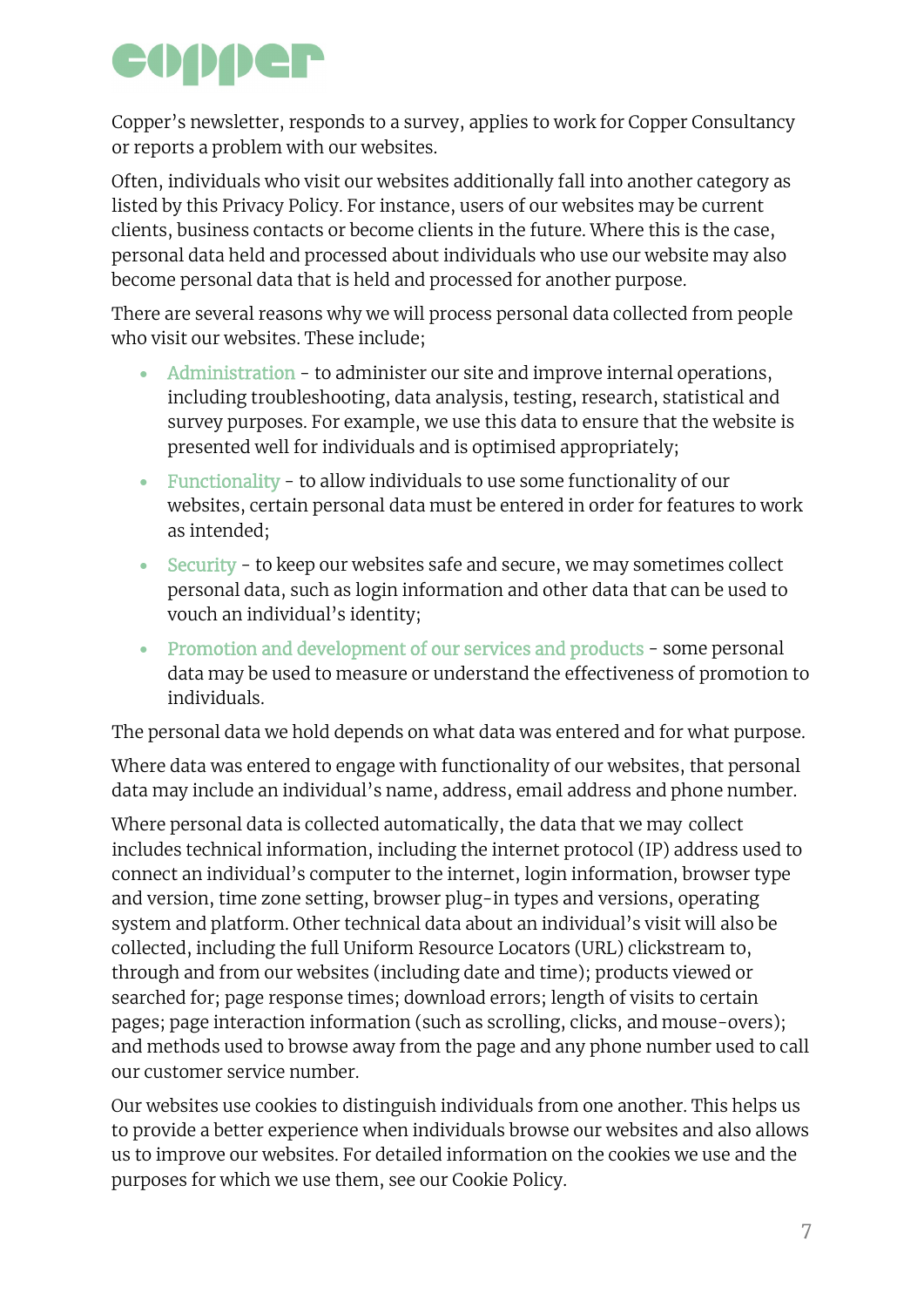## Location of processing

Where possible, personal data resides within the UK but may be transferred to, and stored at, a destination outside the European Economic Area (EEA). It may also be processed by staff operating outside the EEA who work for us or for one of our suppliers. When this occurs, we will take all reasonable steps to ensure that personal data is processed securely, and in accordance with this Privacy Policy.

We have taken steps to ensure all personal data is provided with adequate protection and that all transfers of personal data outside the EEA are lawfully carried out.

Where we transfer personal data outside of the EEA, to a country not determined by the European Commission as providing an adequate level of protection for personal data, the transfers will only be undertaken in accordance with an agreement which covers the requirements of the UK GDPR for the transfer of personal data outside the EEA.

## Data security

We take the security of all the data we hold seriously. Staff are trained on data protection, confidentiality, and security. Copper takes reasonable precautions at all times to guard data against any unauthorised access and use. Appropriate technical and organisational measures are taken to prevent the unauthorised or unlawful processing and accidental loss or damage of personal data.

These provisions also apply to data kept on open access within Copper (such as contact files and databases) and data taken off our premises (such as personal data kept on laptops, mobile telephones and in computers used for work purposes).

We regularly review the appropriateness of the measures we have in place to keep the data we hold secure.

Security measures are applied to Copper IT systems to protect ours and our clients' information (incl. personal data). These measures include:

- Authentication of individual users;
- Protection with regards to the retrieval of passwords and security details;
- System access monitoring and logging at a user level;
- Access to the network connection is secured by two factor authentications consisting of a username and one other component.

Personal data may be processed as part of the security monitoring that we undertake; for example, automated scans to identify harmful emails.

We have policies and procedures in place to monitor the quality of our services and manage risk.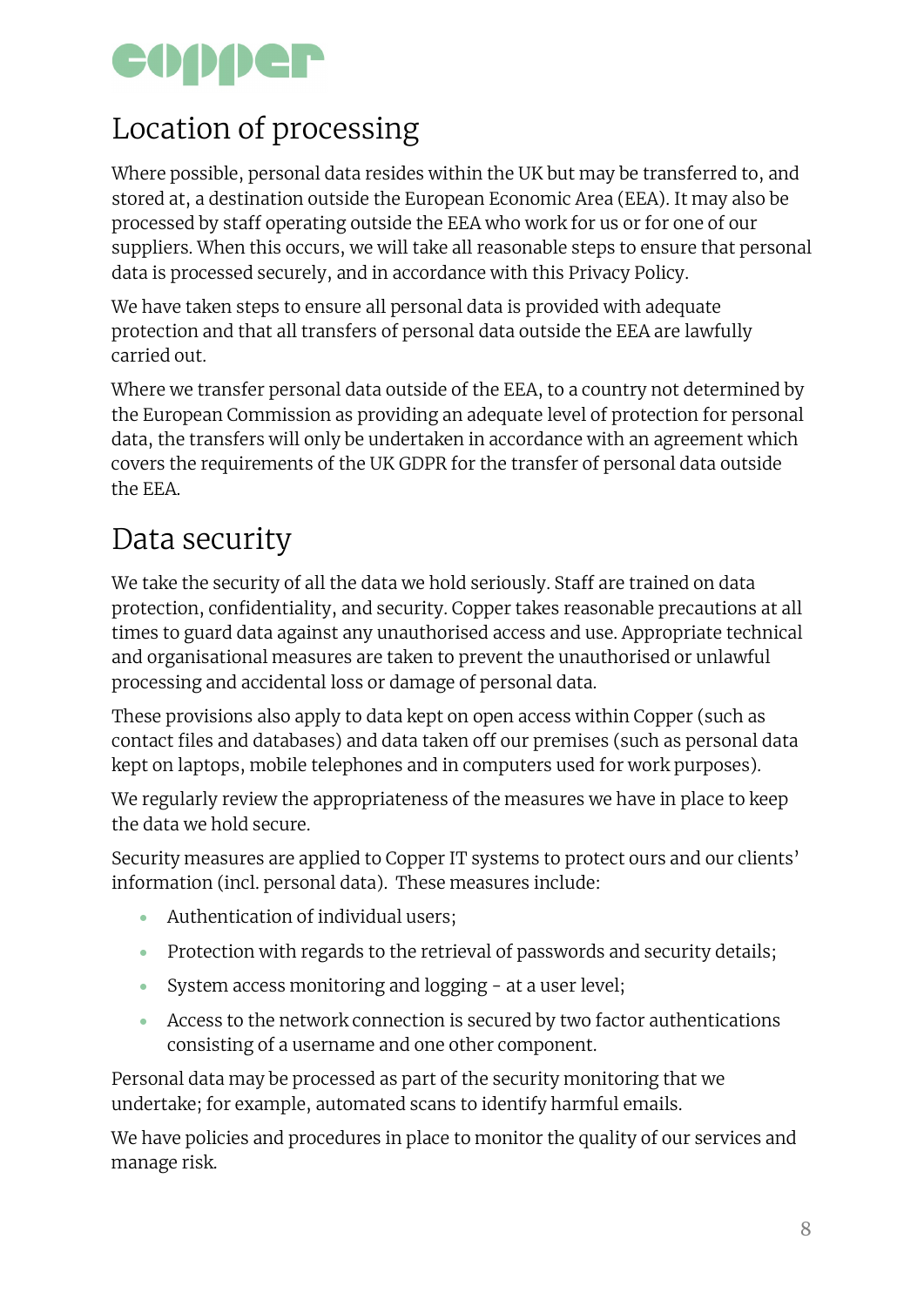We collect and hold personal data as part of our supplier contracting procedures.

We monitor the services provided for quality purposes, which may involve processing personal data.

## Sharing data

We will only share personal data with others when we are legally permitted to do so.

When we share data with others, we put contractual arrangements and security mechanisms in place to protect the data and to comply with our data protection, confidentiality, and security standards.

Personal data held by us may be transferred to:

- Clients and their authorised agents to fulfil their legitimate interests and legal obligations;
- Third party organisations that provide applications/functionality, data processing or IT services to us;
- Third parties that support us in providing our services and to help provide, run, and manage our internal IT systems. For example, service providers of information technology, cloud-based software, identity management, website hosting and management, data analysis, data back-up, security, and storage services. The servers powering and facilitating that cloud infrastructure are located in secure data centres around the world, and personal data may be stored in any one of them;
- Third party organisations that otherwise assist us in providing goods, services or information;
- Auditors and other professional advisers;
- Law enforcement or regulatory agencies or third parties as required by law or regulations.

Occasionally, we may receive requests from third parties with authority to obtain disclosure of personal data, such as to check that we are complying with applicable law and regulation, to investigate an alleged crime, to establish, exercise or defend legal rights. We will only fulfil requests for the disclosure of personal data where we are permitted to do so, in accordance with an applicable law or regulation.

## Data retention and destruction

All personal data, whether in paper or electronic form, will be retained in line with our Record retention & Disposal (RR&D) Policy RR&D Schedule. Personal data will be securely destroyed or erased to avoid any risk of unauthorised access or use of the data.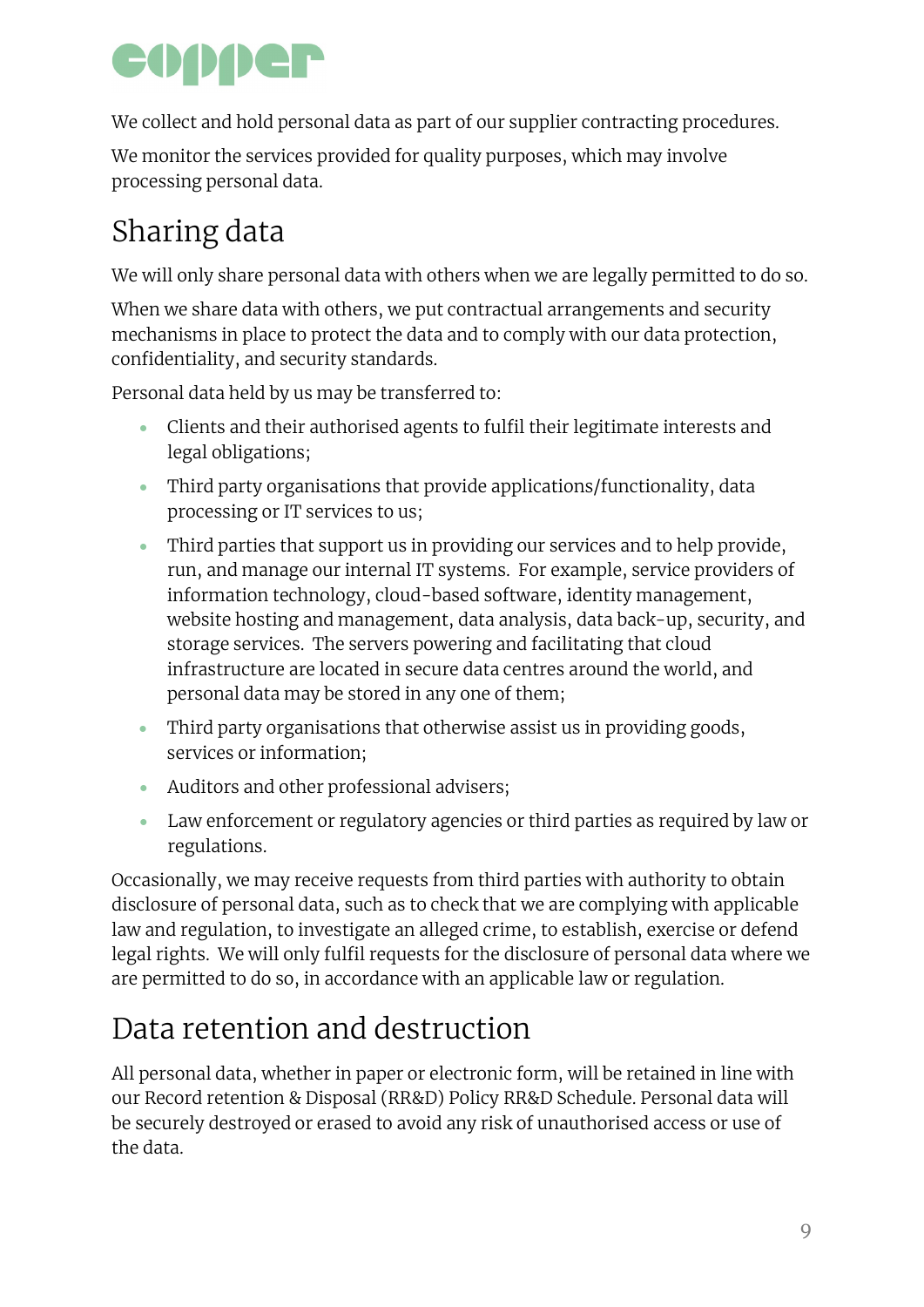## Training

Copper is committed to ensuring that our employees can exhibit competency in their understanding of their data protection and privacy responsibilities, and that best practice is followed in their day-to-day work.

Staff with specific data protection and privacy responsibility receive appropriate training. Individual training records are maintained by Copper's HR department.

We ensure that all persons responsible for compliance with the Act are regularly updated on matters relating to personal data management, including through contact with external bodies, the most noteworthy of which is the Information Commissioner's Office (ICO) - [www.ico.gov.uk](http://www.ico.gov.uk/)

## What at are my data subject rights?

We support the rights of data subjects as defined in Act and the UK GDPR, including:

- right to be informed (chiefly via this policy)
- right of access
- right to rectification
- right to erasure
- right to restrict processing
- right to data portability
- right to object
- rights related to automated decision-making including profiling

You can exercise your rights by contacting us using any of the methods shown below in the 'How do I contact you?' section. We will respond to your request as quickly as possible. Usually, this will be within one month of receiving your request.

## Updating my information

You may choose to correct, update, or delete your personal data, by contacting us using any of the methods shown below in the 'How do I contact you?' section.

If you have opted-in to receiving communications form us, your preferences will remain in effect until you tell us that you want to opt-out of receiving any further communications. Normally, you can do this by clicking the link at the footer of the email that we have sent to you.

You can change your preferences at any time by clicking the relevant link in the emails we send you or by contacting using any of the methods shown below in the 'How do I contact you?' section.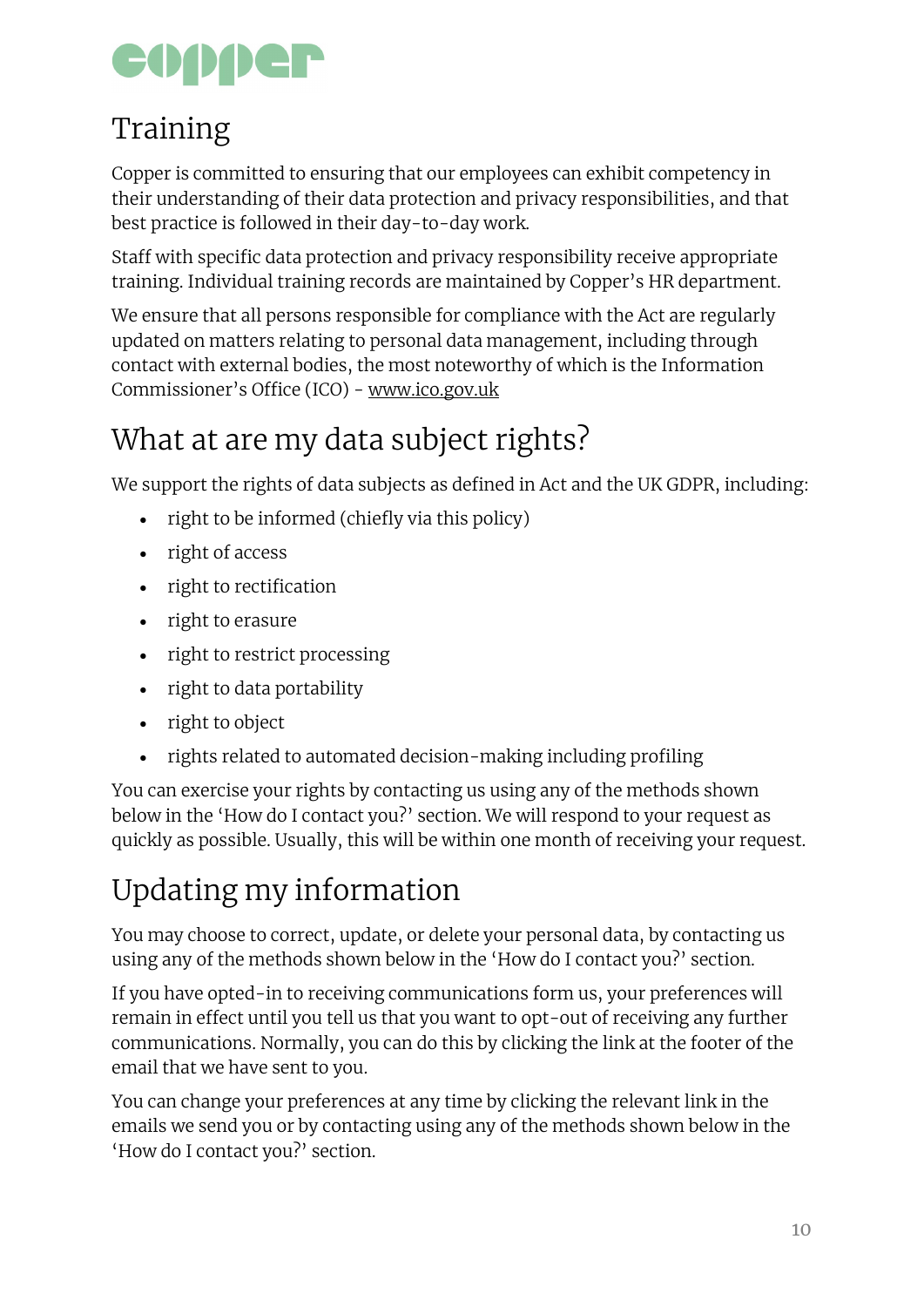### Withdrawing my consent

Where we process your information based on your consent, you may withdraw your consent at any time. You can do this by contacting us using any of the methods shown below in the 'How do I contact you?' section.

### How do I contact you?

Should you wish to exercise any of your data subject rights, withdraw your consent to processing, complain about our use of your personal data, or report a personal data breach, you may do so using any of the methods shown below:

By post: Head of Data Privacy

Copper Consultancy 49 Carnaby Street London W1F 9PY

By email: [info@copperconsultancy.com](mailto:info@copperconsultancy.com)

We will deal with your enquiry as quickly as possible and respond appropriately.

### Making a complaint to the Information Commissioner

You can lodge a complaint with the Information Commissioner at any time. For instance, if you are unhappy with the way in which we are processing your information, or we have failed to facilitate your data subject rights.

For further information on individuals' rights and how to complain to ICO, please refer to the ICO website: https://ico.org.uk/make-a-complaint/

Alternatively, the ICO can be contacted as follows:

By post: Information Commissioner's Office

Wycliffe House Water Lane Wilmslow Cheshire SK9 5AF

By phone: 0303 123 1113 (local rate)

#### Review

We continuously review the content of our Privacy Policy to ensure it accurately reflects what we do with your information.